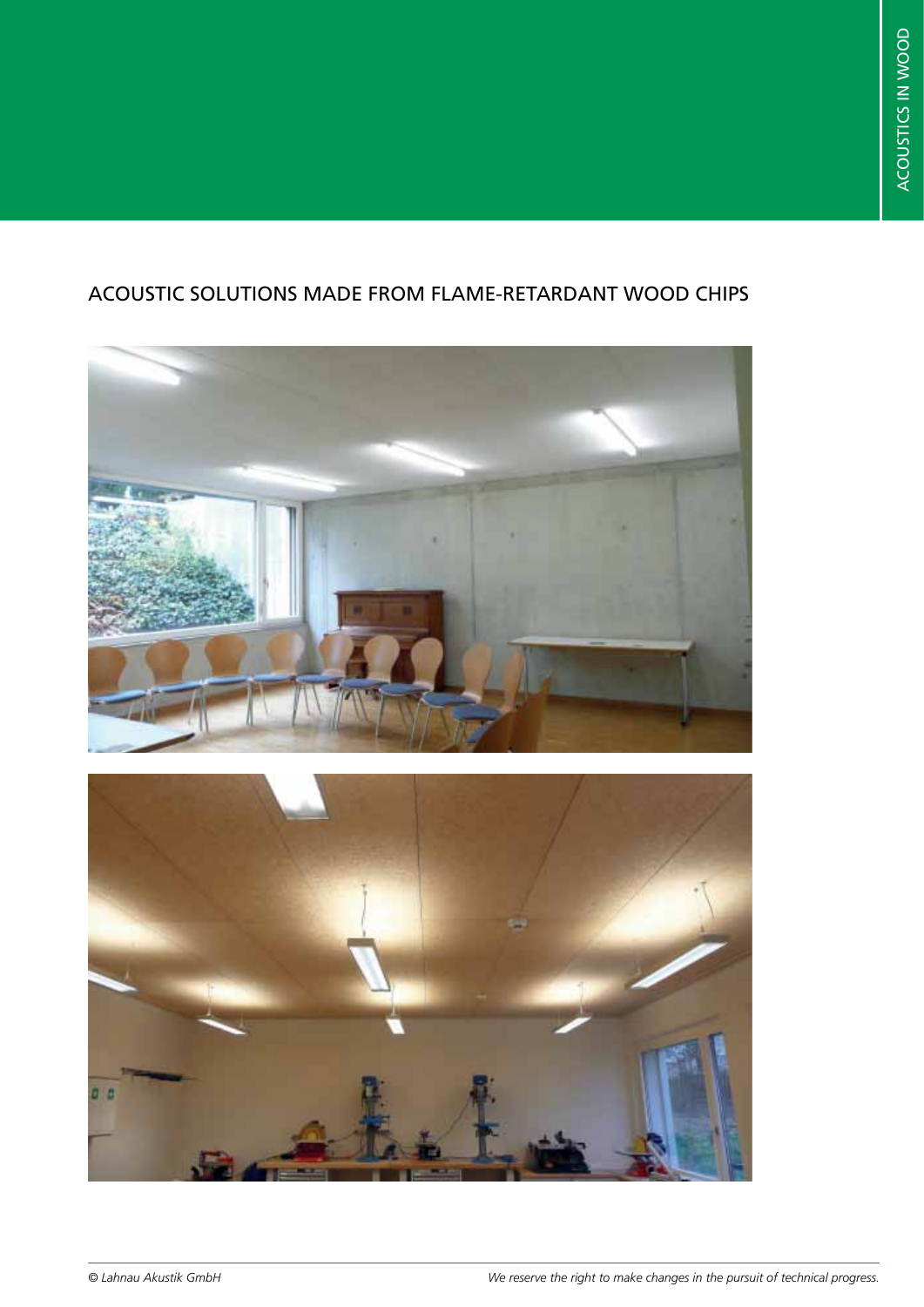# VarianteX esb Silent inside nature VarianteX esb Silent inside snow (white colour coating) VarianteX esb Silent inside patina (white paint)

### **SURFACES**





*VarianteX snow VarianteX patina*



*VarianteX natur*

## MOUNTING TYPES

*all sides chamfered for visible screwing insertion into T- profile* 







## TECNICAL DATA

#### Base panel:

Lightweight chipboard – acoustic panel made from fresh, sustainably sourced coniferous wood filled with flame retardant.

#### Surface:

VarianteX esb Silent inside natur Visible chipboard surface untreated

VarianteX esb Silent inside snow Visible chipboard surface with white colour coating. The chipboard surface can no longer be seen clearly.

VarianteX esb Silent inside patina Visible chipboard surface coated with white paint. The chipboard surface can be seen clearly.

Sonderfarben auf Anfrage.

#### Care/refurbishing:

Washable with water and synthetic sponge or brushed. Clean with vacuum cleaner and brush. Colour surfaces can be refurbished by spraying with Wilhelmi acoustic paint (WAF-R), without any loss of sound absorption properties.

#### Building material class:

B1 (B-s2,d0) – flame resistant

#### Edge configurations:

Untreated or chamfered

#### Panel thickness:

approx. 20 mm +/-1

#### Standard formats (in mm):

Length: 3,450, 3,125, 2,500, 1,875, 1,720, 1,250, 625 mm Widths: 1,250, 625, 415 mm

Formats as requested (cut from standard formats)

#### Weight per unit area:

approx.  $9 \text{ ka/m}^2$  +/-5 %

Formaldehyde content: Emissions class E1

We reserve the right to make changes in the pursuit of technical progress.

Report of sound absorption and fire prevention on www.lahnau-akustik.de/en or on request.